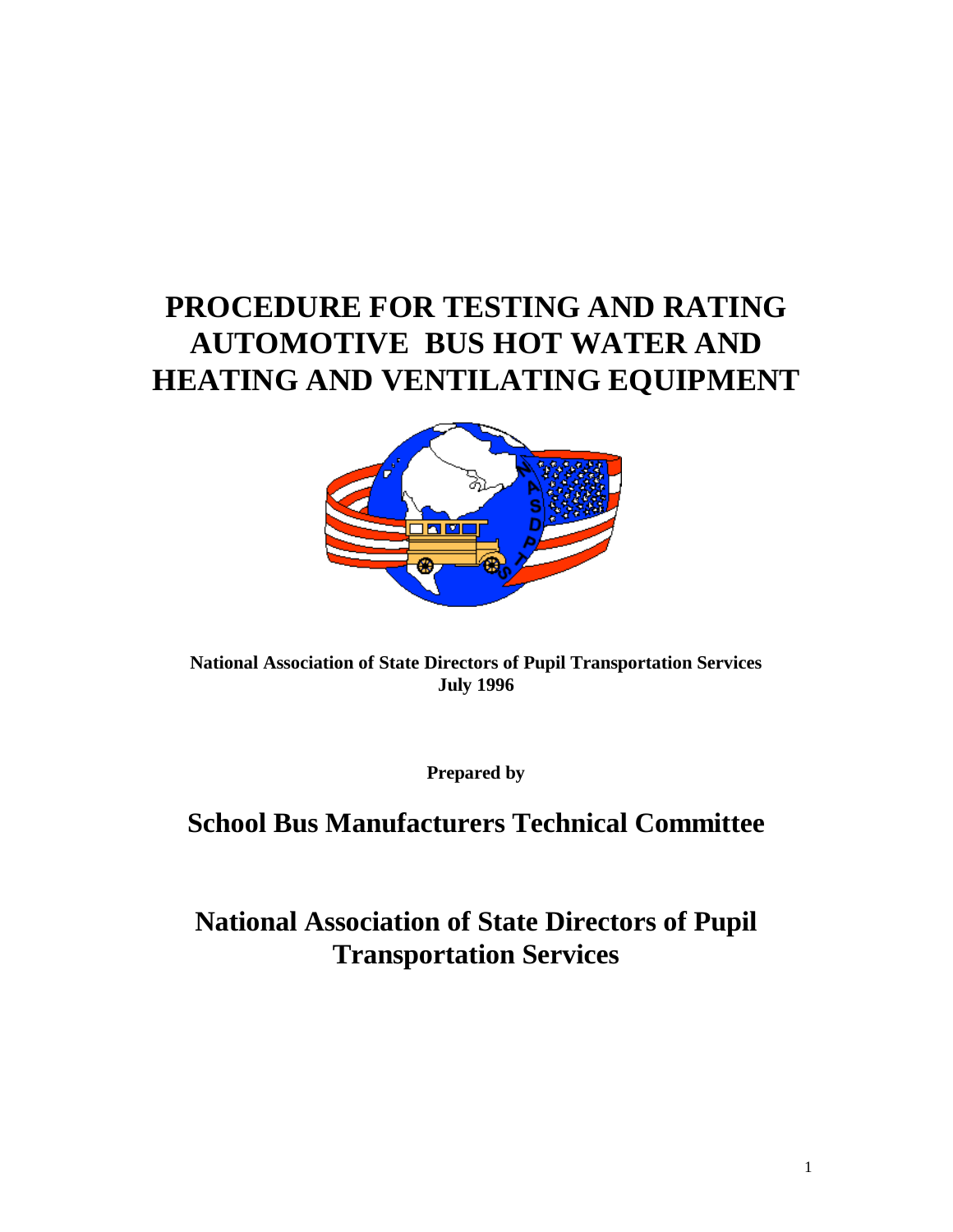# School Bus Manufacturers Technical Committee

Members

AmTran Corporation Blue Bird Corporation Carpenter Manufacturing, Inc. Ford Motor Company Freightliner Corporation Mid Bus, Inc. Navistar International Thomas Built Buses, Inc.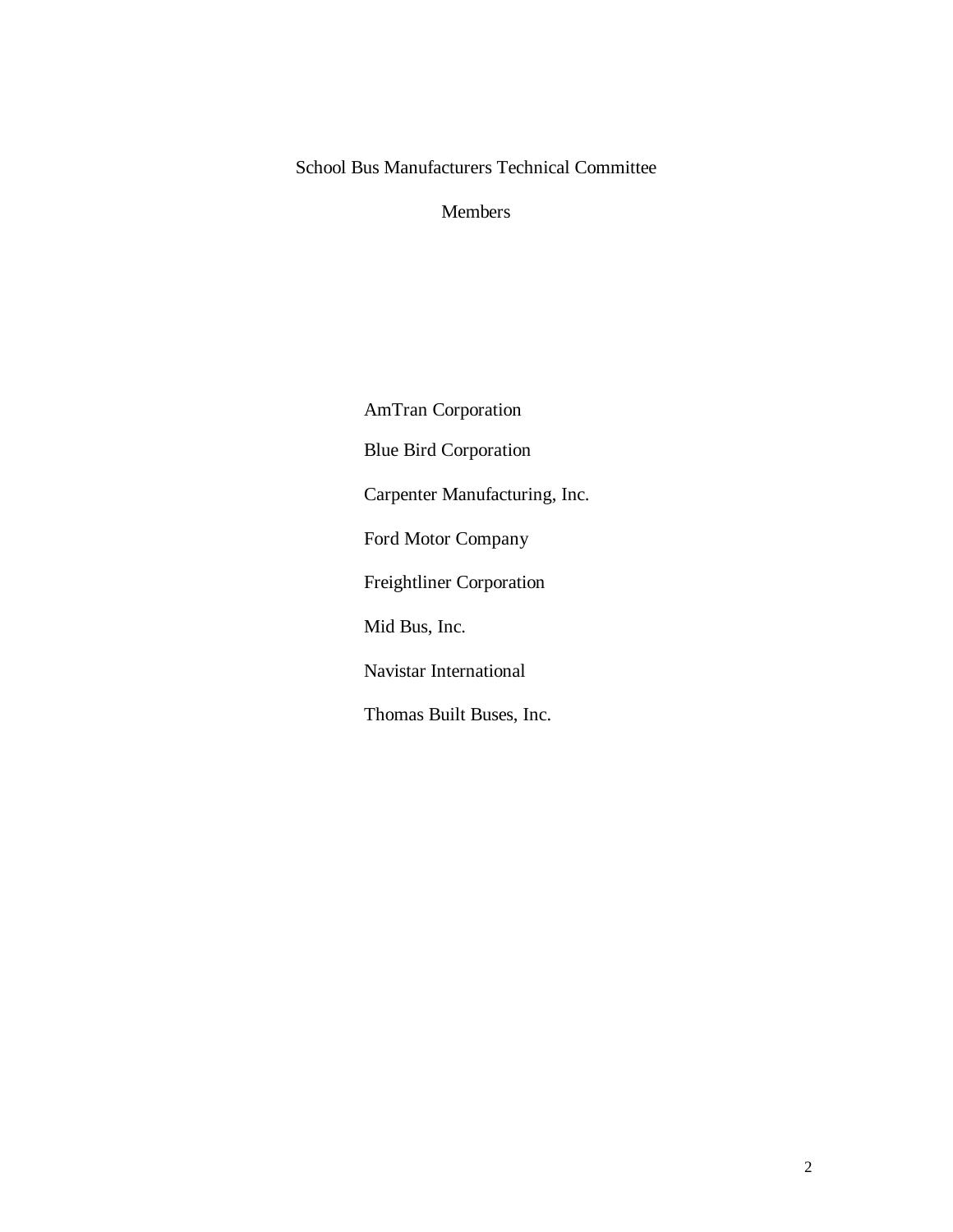## Procedure for Testing and Rating Automotive Bus Hot Water Heating and Ventilating Equipment

July 1996

© 1996 National Association of State Directors of Pupil Transportation Services. All rights reserved.

Permission is hereby given to copy and distribute this document without charge provided that each copy bears the copyright notice accompanied by the following: "Reprinted with express permission of the National Association of State Directors of Pupil Transportation Services."

Additional copies of this publication are available upon request from:

National Association of State Directors of Pupil Transportation Services 116 Howe Drive Dover, DE 19901

1-800-585-0340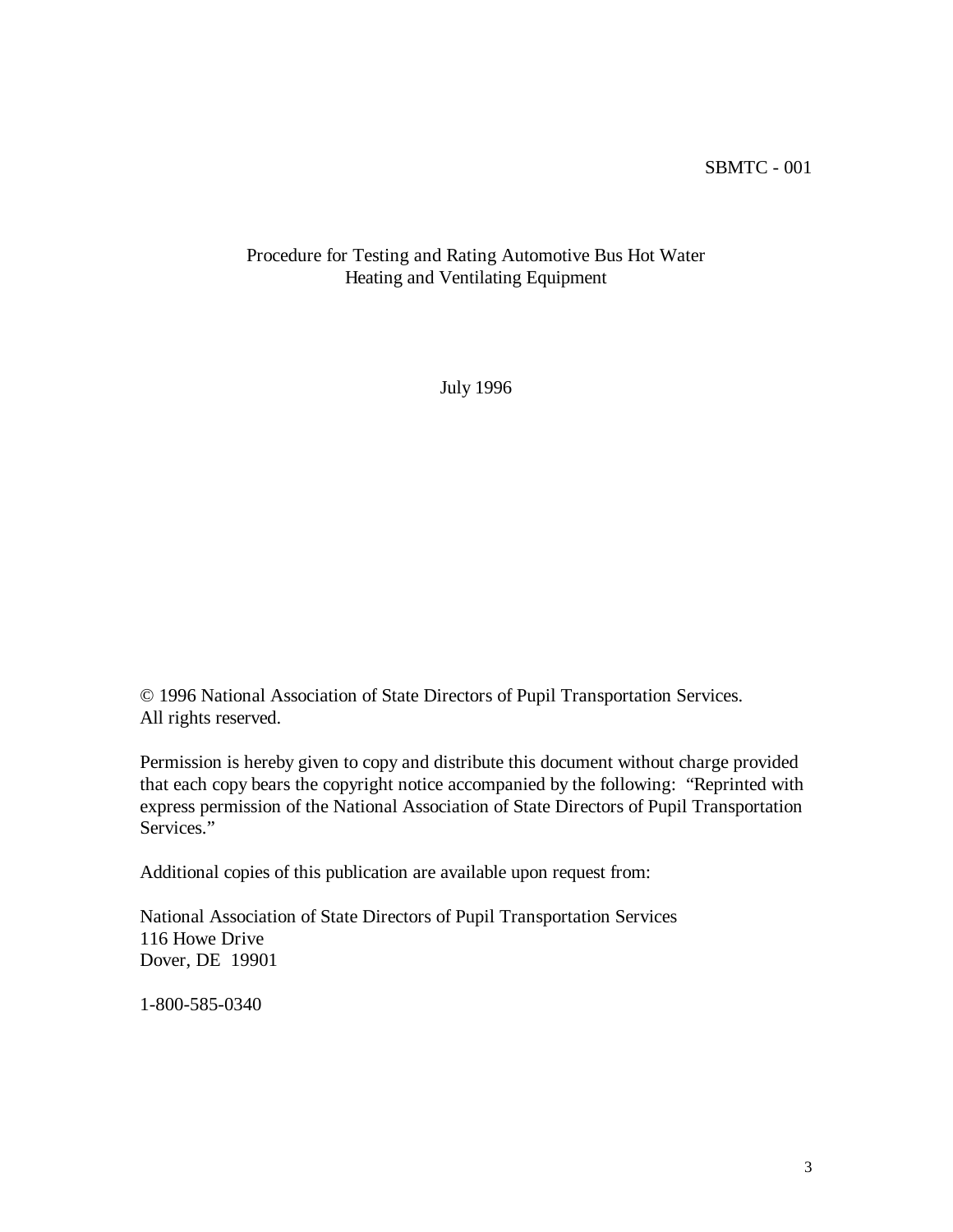# **SCHOOL BUS MANUFACTURERS TECHNICAL COMMITTEE PROCEDURE FOR TESTING AND RATING AUTOMOTIVE BUS HOT WATER HEATING AND VENTILATING EQUIPMENT**

1. SCOPE-- This recommended practice, limited to liquid coolant systems, establishes uniform automotive bus heater test procedures. Required test equipment, facilities and definitions are included.

## 2. DEFINITIONS

- 2.1 HEATER SYSTEM-- The system shall comprise an integral assembly having a core assembly, or assemblies, air moving device or devices and the integrally attached shell/housing which contains or attaches to these components. This Unit heater shall extend to the point of interface between the unit under test and its point of attachment to the vehicle, excluding all external ducts and ducting.
- 2.2 HEATER CORE ASSEMBLY--The core shall consist of a liquid to air heat transfer surface, liquid inlet and discharge tubes or pipes.
- 2.3 HEATER-DEFROSTER BLOWER--An air moving device or devices powered by the energy available on the vehicle.
- 2.4 COOLANT--Commercial purity water is used to transfer heat from one point to another. Commercial purity water is defined as that obtained from a municipal water supply system.
- 2.5 HEATER-DEFROSTER DUCT SYSTEM-- Passages that conduct inlet and discharge air throughout the heater system. Any duct(s) and outlet(s) that are an integral part of the unit heater as defined in paragraph 2.1 shall be included in the test. Any external or interconnecting duct(s) or outlet(s) shall NOT be included.
- 2.6 HEATER SYSTEM TEST BUCK-- Unit heater as installed for testing as required in paragraph 2.1.

### 3. EQUIPMENT

3.1 COLD ROOM-- A facility capable of maintaining a temperature of  $0^{\circ} \pm 5^{\circ}$  F (-18<sup>o</sup>  $\pm$ 2.5º C) and of sufficient size to contain the test set-up. If such a facility is not available, the air and water temperature shall be maintained in such a manner as to insure a minimum entering differential of not less than 100° F  $(38^\circ \text{ C}).$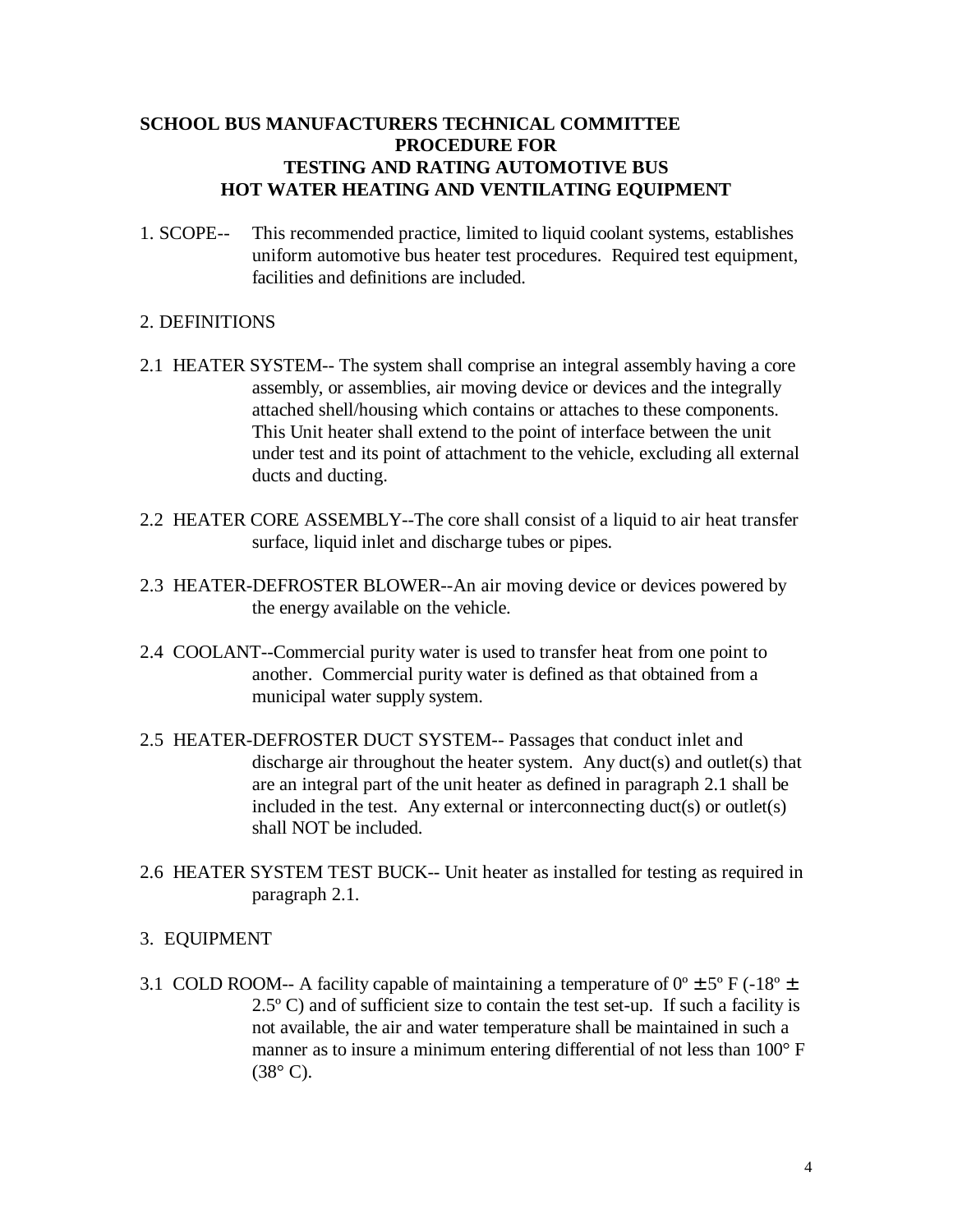- 3.2 AIR MEASUREMENT DEVICE--A device capable of supplying and measuring total heater system air flow of a range of 100 to 1000 cfm. On some commercial units a greater range may be required. See Fig. 1.
- 3.3 COOLANT SUPPLY-- A closed loop system capable of supplying and measuring water at 150° F (66° C) and 50 pounds (22.68 kg) per minute flow. The coolant temperature for the test is  $150^{\circ}$  F (66 $^{\circ}$ C) or a minimum of 100 $^{\circ}$  F (38°C) above the entering air temperature. Coolant flow rate is 50 lbs (22.68kg) per minute. Optional testing at other flow rates may be done for comparison purposes only, not for nameplate rating tests.
- 3.4 POWER EQUIPMENT SUPPLY--A source capable of providing required test voltage and current for the heater system.

### 4. INSTRUMENTATION

### 4.1 AIR TEMPERATURE

4.1.1 DISCHARGE--Recommended air temperature measuring instrumentation is a grid of thermocouples or RTDs at the appropriate outlets to obtain an accurate average temperature. Thermometers are not recommended because of their slow response to rapid temperature changes. The number of thermocouples depends on the ability to obtain an average temperature even though stratification may be present in the flow. Whenever thermocouples are installed in a grid it is recommended that they be electrically averaged.

Alternatively, the air temperature measuring instrumentation can be a grid of thermocouples installed at the outlet of the plenum to the air measurement device if the plenum is insulated with at least 2 inches of insulation to equal a total R15 rating. (See 4.3)

- 4.2 COOLANT TEMPERATURE--The temperature of the coolant entering and leaving the unit shall be measured as close to the core assembly as possible with an immersion thermocouple or RTD device which can be read within ±0.5ºF  $(\pm 0.3^{\circ}C).$
- 4.3 AIR FLOW-- Fabricate a plenum around all unit heater discharge points. The plenum must be include an air pressure indicator (pitot tubes or other accepted devices) which is readable to 0.005 in H20 (1.0 Pa). The plenum shall be of sufficient size that the inside surfaces shall be a minimum of 6 in (15 cm) from the air discharge outlets in the direction of flow. This is to insure that there is no effect on air flow due to the proximity of plenum. The plenum can be fabricated from cardboard as shown in Fig 1 or fabricated from other suitable material if the plenum is to be insulated. If the plenum is made from cardboard and not insulated, the thermocouples for measuring the air temperature must be placed at the heater outlets. See Fig 1.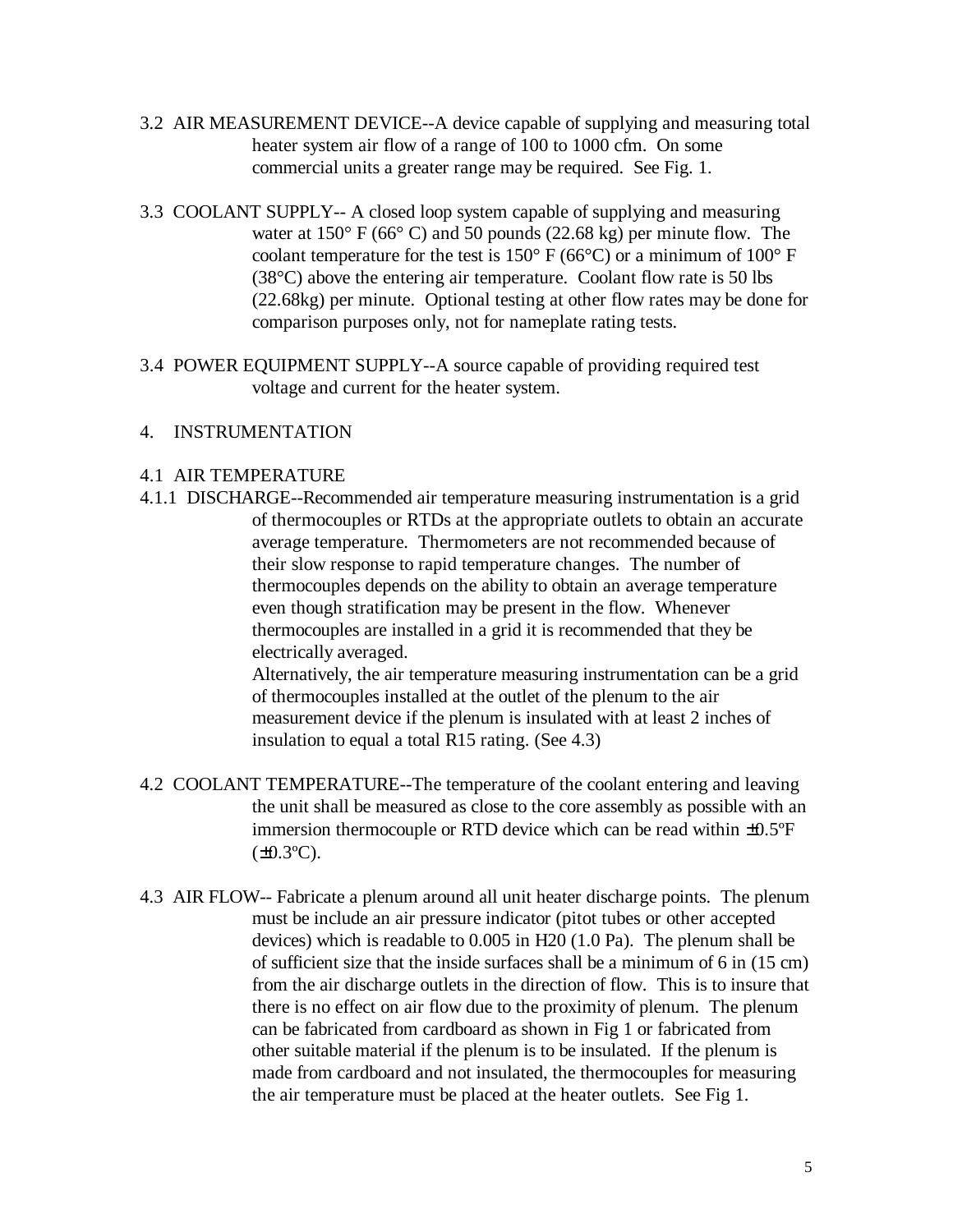- 4.4 COOLANT FLOW--The quantity of coolant flowing shall be measured by means of a calibrated flow meter or a weighing tank to an accuracy of at least 2% of setpoint.
- 4.5 COOLANT PRESSURE--If the heater core assembly has a water valve as an integral part, it shall be included as a part of the core and set at its maximum flow rate. The coolant pressure drop across the heat exchanger and valve assembly shall be measured by means of suitable pressure connections as close as possible to the inlet and discharge pipes with a differential manometer that can be read within 0.20 in Hg (600 Pa).
- 4.6 ADDITIONAL INSTRUMENTATION--Additional instrumentation required for unit heater tests is a voltmeter and a shunt type ammeter to read the voltage and current at the heater motor. A means of measuring blower motor rpm is required. The ammeter and voltmeter shall be capable of an accuracy of  $\pm$ 1% of the reading.

#### 5. TEST PROCEDURES

5.1 BENCH TEST--Using the previously described equipment and instrumentation, install test unit heater (see Fig. 1). All capacity ratings are to be based on a calculated  $150^{\circ}F (66^{\circ}C)$  temperature differential between inlet air and inlet coolant at a coolant flow rate of 50 lb.  $(22.68 \text{ kg}) \pm 2\%$  per minute and a  $0.00$  in. H<sub>2</sub>O  $(0.0 \text{ Pa})$  static pressure condition at the air inlet to the heater and at all discharge points.

> Test voltage should be within  $\pm 0.2$  volts of 13.8 volts for a 12 volt system and  $\pm 0.4$  volts of 27.6 volts for a 24 volt system, as measured within 6 inches (15cm) of the blower motor. For multiple blower motors, measure the voltage at the connector from the heater to the bus wiring. (Ref. paragraph 6.1). Maintain the air discharge plenum at 0.0 in. H20 (0.0 Pa) by suitable adjustment of the air machine. Take the following readings:

- (a) Dry bulb temperature (entering the nozzle).
- (b) Barometric pressure for density of test air.
- (c) Discharge coolant temperature.
- (d) Inlet coolant temperature.
- (e) Coolant flow rate.
- (f) Coolant pressure drop through heater core assembly.
- (g) Inlet air temperature (average).
- (h) Discharge air temperature (average).
- (i) Air temperature at nozzle (average).
- (j) Chamber static pressure.
- (k) Static pressure drop across nozzle.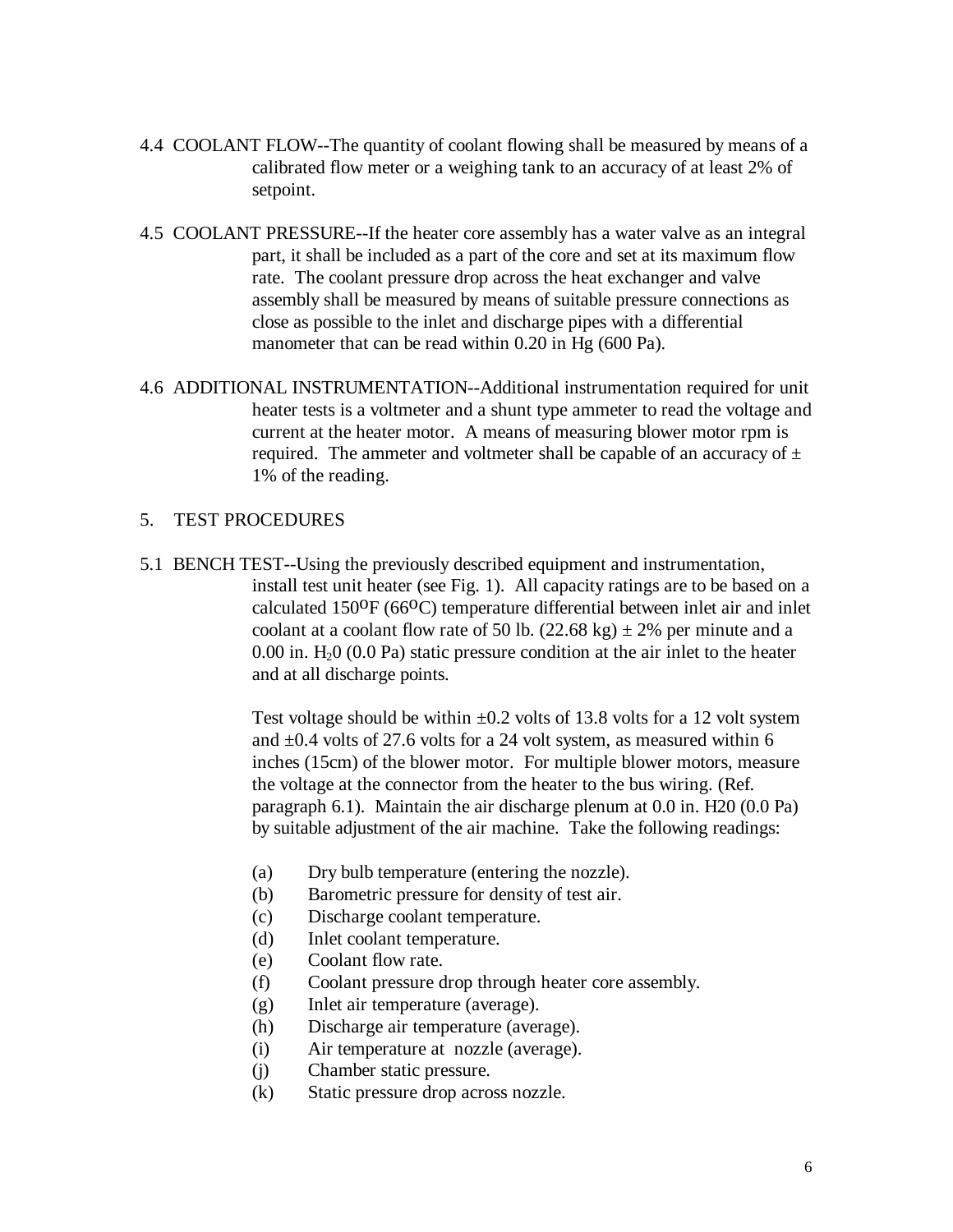- (l) Current consumption in amperes at test voltage.
- (m) (OPTIONAL) Air pressure drop across unit heater

The heat balance (air versus coolant) must be within 5% to be considered a satisfactory test. Rating should be the average of 4 readings taken at 5 minute intervals to show stability. See sample test charts.

#### 6. BASIS OF RATING

6.1 HEATING BTU (J) RATING BUCK OR BENCH--All capacity ratings are to be based on 150°F (66°C) temperature differential (measured or calculated) between inlet air and inlet coolant at a coolant flow rate of 50 lb. (22.68 kg) per minute.

> The electrical system should be operated within  $\pm 0.2$  volts of 13.8 volts for a 12 volt system and ±0.40 volts of 27.6 volts for a 24 volt system as measured within 6 inches (15 cm) of the blower motor. For multiple blower motors, measure the voltage at the connector from the heater to the bus wiring. The appliance tested should be with the normal vehicle wiring. If the test appliance is operated with an external voltage source, the test voltage should be within the same parameters. The ratings shall include:

- 6.1.1 Heat transfer in BTU (J) per hour at the stated temperature differential.
- 6.1.2 Air flow in cfm  $(L/s)$  standard air.<sup>1</sup>
- 6.1.3 (OPTIONAL) Air static pressure drop across unit in inches of water (Pa).<sup>1</sup>
- 6.1.4 Coolant static pressure drop across unit in inches of mercury (Pa).
- 6.1.5 Motor current
- 6.1.6 The rating label for this test should include the following information:
	- a) Free air delivery
	- b) XXXXX Btu/hr/150° I. T. D./50 lb/min/0.0" S. P.
	- c) Voltage (Nominal system voltage 12 or 24)
	- d) Heater Manufacturer's name, if different from body manufacturer.
- 7.1 COMPUTATIONS-- Computations shown are based upon using a calibrated nozzle as the air flow measurement device. Alternative air flow measuring devices will require differing calculations as specified by the manufacturer of those devices. In all cases the principal is to calculate the actual air flow volume at standard conditions of 70°F (21°C) at 29.92 in. Hg (548.6 Pa) barometric pressure.

For the purpose of these computations, the  $C_p$  of air is taken as 0.2415 Btu/Lb/°F (1011J/Kg/°C) and the  $C_p$  of water is taken as 1.0018 Btu/Lb/°F  $(4194J/Kg$ <sup>o</sup>C).

<sup>&</sup>lt;sup>1</sup> Zero inches of water (0.0 Pa) static pressure shall be maintained at inlet and outlet of the unit heater as defined in 2.1.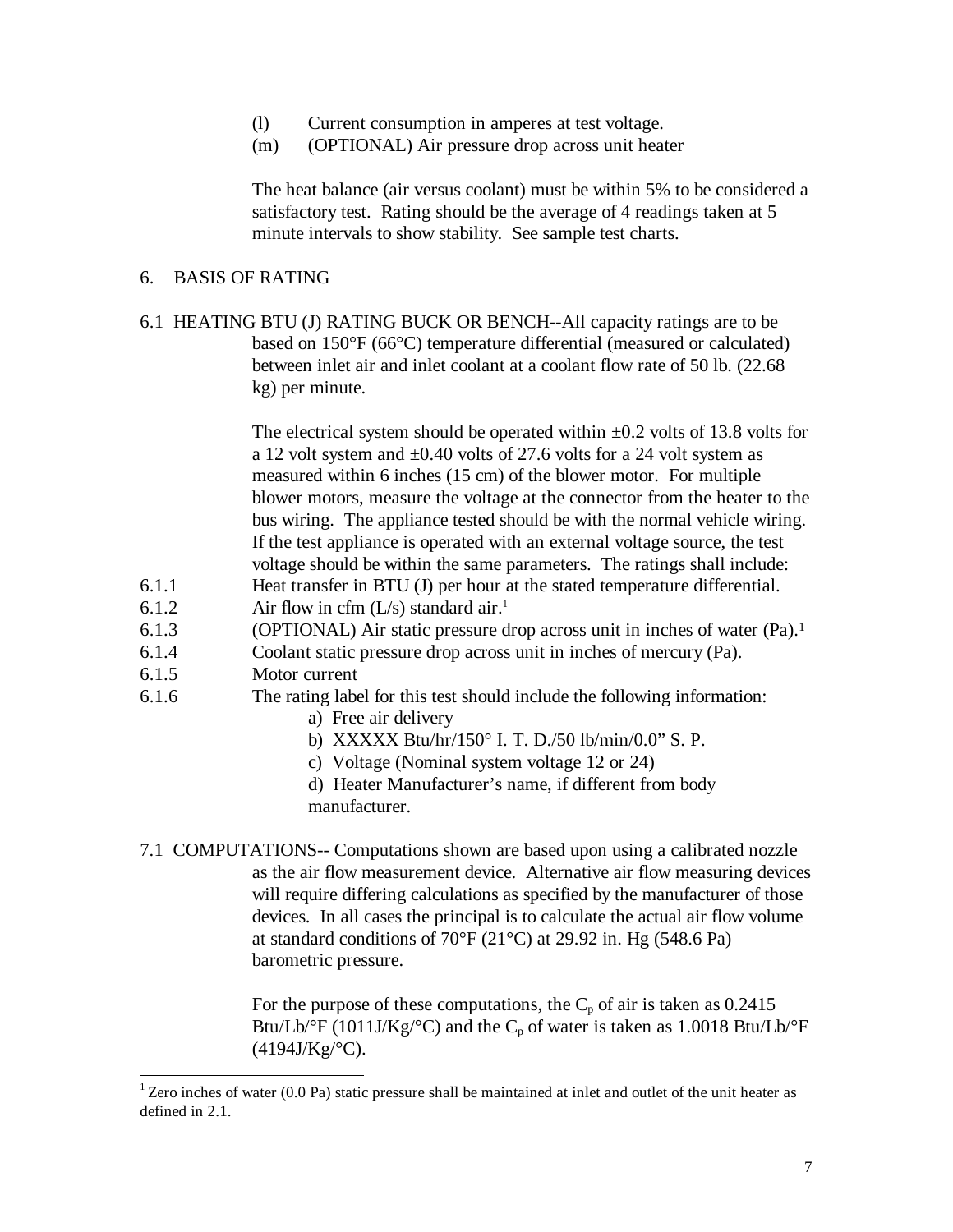#### 7.2 CHART AND COMPUTATIONS-METRIC UNITS

#### 7.2.1 COOLANT

- 1. Flow of Coolant (W<sub>W</sub>)--kg/min--measured to within 2%.<br>2. Pressure Drop Through Unit ( $\Delta P_{\text{uv}}$ )--Pa--measured.
- 2. Pressure Drop Through Unit  $(\Delta P_W)$ --Pa--measured.<br>3. Temperature of Coolant Into Unit  $(T_{in})$ --°C--measured.
- 3. Temperature of Coolant Into Unit  $(T_{in})^{-2}$ C--measured.<br>4. Temperature of Coolant Out of Unit  $(T_{out})^{-2}$ C--measured.
- 4. Temperature of Coolant Out of Unit  $(T_{out})$ --°C--measured.<br>5. Heat Removed from Coolant  $(O_{vv})$ --J/h--calculated.
- Heat Removed from Coolant  $(Q_w)$ --J/h--calculated.

 $Q_W = C_p W_W(T_{in} - T_{out}) X (60)$  $C_p$ = Specific heat of water-See 7.1  $W_W = No.1$  $T_{in} = No.3$  $T_{\text{out}}$  = No.4

7.2.2 AIR

- 6. Temperature of Air (Dry Bulb)--( $T_{db}$ )--°C--measured.<br>7. Corrected Barometer ( $P_b$ )--Pa--measured.
- 7. Corrected Barometer  $(P_b)$ --Pa--measured.
- 8. Density of Inlet Air  $(D_a)$ --kg/m<sup>3</sup>--calculated.

 $D_a = P_b / (287.4 \text{ X T}_a)$  $P<sub>b</sub>=No.7$  $T_a = 273.2 + T_{db}$ 

9. Density of Nozzle Air  $(D_n)$ --kg/m<sup>3</sup>--calculated.

 $D_n=D_a X(T_a/T_{nc})$  $T_{nc}=T_n + 273.2$  $D<sub>3</sub>=No.8$ 

- 10. Temperature of Air at Nozzle  $(T_n)$ --°C--measured.<br>11. Static Pressure Drop Across Nozzle ( $\Delta P_n$ )--Pa--me
- 11. Static Pressure Drop Across Nozzle  $(\Delta P_n)$ --Pa--measured.<br>12. Actual Air Flow  $(V_{\text{act}})$ --m<sup>3</sup>/s--measured by means of a cal
- Actual Air Flow ( $V_{\text{act}}$ )--m<sup>3</sup>/s--measured by means of a calibrated nozzle.
- 13. Actual Air Flow  $(W_a)$ --kg/h--calculated.

 $W_a=V_{act}D_n(3600)$ Vact=No.12  $D_n=N_0.9$ 

14. Air Flow Corrected to Standard Air Conditions ( $V_{std}$ )--m<sup>3</sup>/s.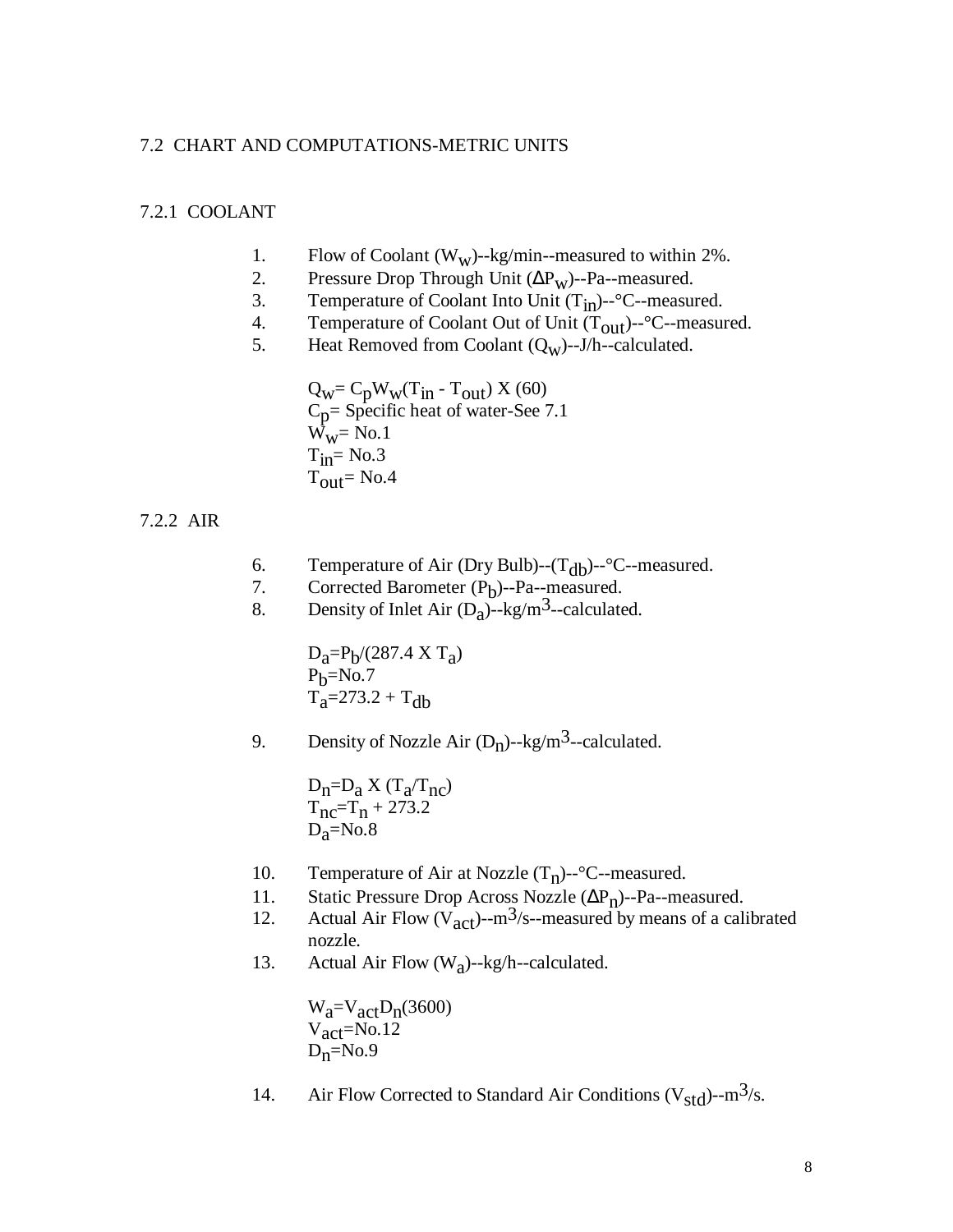$V_{std}=V_{act}$  (D<sub>n</sub>/1.20)

- 15. Average Temperature of Air Into Unit  $(T_{in})$ - $°C$ -measured.
- 16. Average Temperature of Air Out of Unit  $(T_{out})$ --°C--measured.<br>17. Actual Heat Gained by Air  $(O_{\text{oct}})$ --J/h--calculated.
- Actual Heat Gained by Air  $(Q_{act})$ --J/h--calculated.

 $Q_{\text{act}} = W_{\text{a}} C_{\text{p}} (T_{\text{out}} - T_{\text{in}})$ Cp=specific heat of air**-**See 7.1

NOTE: If the optional insulated plenum and thermocouple location are used, then the heat loss through the insulated plenum must be accounted for in the heat gained by the air calculations.

18. Heat Dissipation--J/h/66°CΔT

Heat Dissipation =  $(Q_{\text{act}}X66)/\Delta T$ 

- $\Delta T =$  Temperature difference between inlet air and inlet coolant--°C (Item 3 minus Item 15.)
- 19. (OPTIONAL) Pressure drop across unit  $(\Delta P_a)$ --Pa--measured.
- 20. Fan--volts--measured.
- 21. Fan--amps--measured.
- 22. Fan speed--rpm--measured.

#### 7.3 CHART AND COMPUTATIONS--CUSTOMARY UNITS

#### 7.3.1 COOLANT

- 1. Flow of coolant  $(W_w)$ --lb/min--measured to within 2%.<br>2. Pressure Drop Through Unit ( $\Delta Pw$ )--in Hg--measured.
- Pressure Drop Through Unit (ΔPw)--in Hg--measured.
- 3. Temperature of Coolant Into Unit  $(T_{in})^{-2}$ F--measured.<br>4. Temperature of Coolant Out of Unit  $(T_{out})^{-2}$ F--measure
- 4. Temperature of Coolant Out of Unit  $(T_{out})$ --°F--measured.<br>5. Heat Removed From Coolant  $(O_w)$ --Btu/h--calculated.
- Heat Removed From Coolant  $(Q_w)$ --Btu/h--calculated.
	- $Q_W = C_p W_W(T_{in} T_{out})(60)$ Cp=Specific heat of water-See 7.1  $W_W$ =No.1  $T_{in}$ =No.3  $T_{\text{out}}$ =No.4

### 7.3.2 AIR

- 6. Temperature of Air (Dry Bulb)--(T<sub>db</sub>)--°F--measured.<br>7. Corrected Barometer (P<sub>b</sub>)--in Hg--measured.
- 7. Corrected Barometer (P<sub>b</sub>)--in Hg--measured.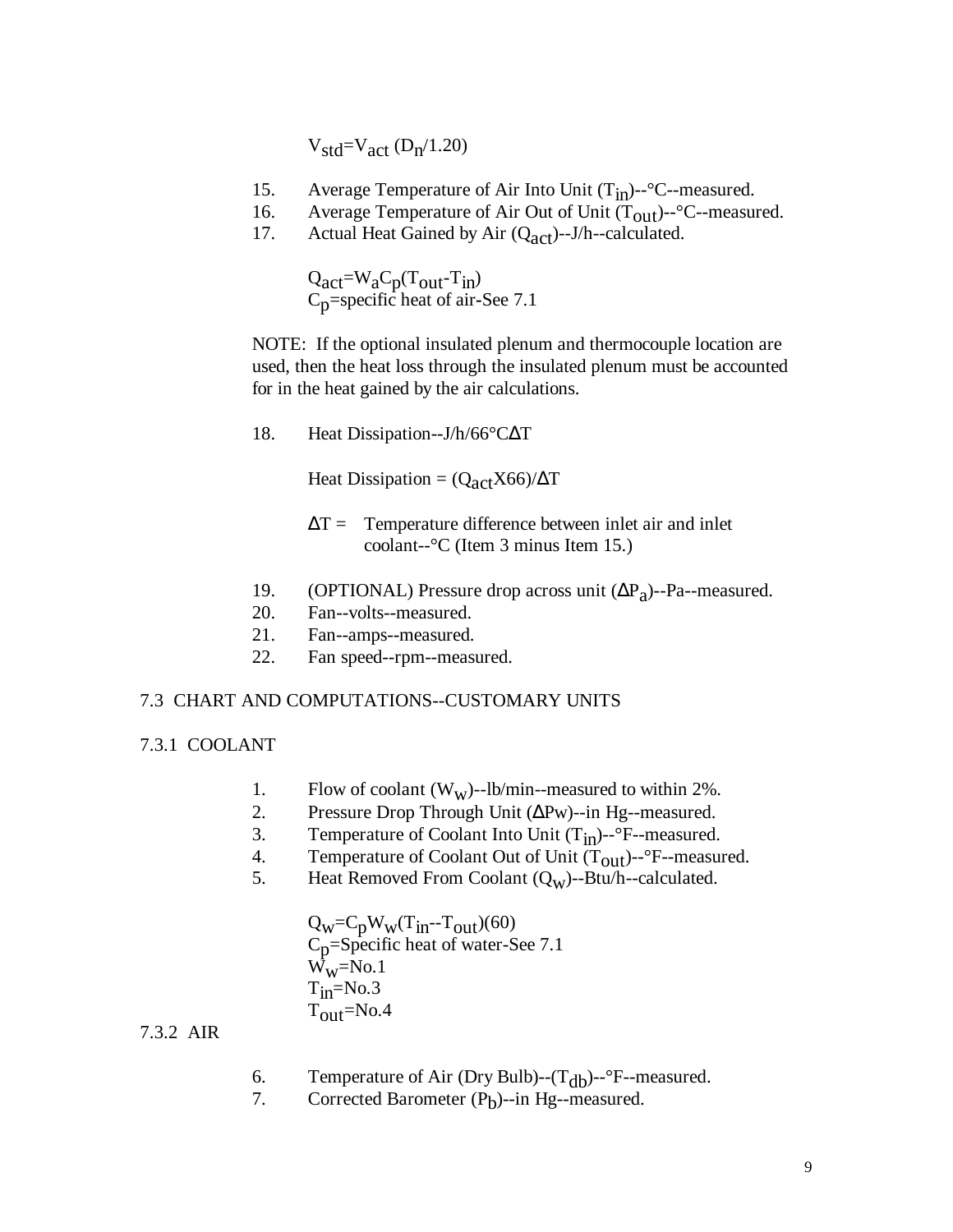8. Density of Inlet Air  $(D_a)$ --lb/ft<sup>3</sup>--calculated.

 $D_a = P_b / (0.754 \text{ T}_a)$  $P<sub>b</sub>=No.7$  $T_a = 459.6 + T_{db}$ 

9. Density of Nozzle Air  $(D_n)$ --lb/ft<sup>3</sup>--calculated.

 $D_n=D_a X(T_a/T_c)$  $T_c=T_n + 459.6$  $D<sub>a</sub>=No.8$ 

- 10. Temperature of Air at Nozzle  $(T_n)$ --°F--measured.<br>11. Static Pressure Drop Across Nozzle  $(\Delta P_n)$ --in H<sub>2</sub>C
- 11. Static Pressure Drop Across Nozzle  $(\Delta P_n)$ --in H<sub>2</sub>O--measured.<br>12. Actual Air Flow (V<sub>act</sub>)--cfm--measured by means of calibrated
- Actual Air Flow  $(V_{act})$ --cfm--measured by means of calibrated nozzle.
- 13. Actual Air Flow  $(W_a)$ --lb/h--calculated.

 $W_a=V_{act}D_n(60)$  $V_{\text{act}}$ =No.12  $D_n = No.9$ 

14. Air Flow Corrected to Standard Air Conditions  $(V<sub>std</sub>)$ --cfm--calculated.

 $V_{std}=V_{act}$  (D<sub>n</sub>/0.075)

- 15. Average Temperature of Air Into Unit  $(T_{in})$ - $\degree$ F--measured.<br>16. Average Temperature of Air Out of Unit  $(T_{out})$ - $\degree$ F--measured.
- 16. Average Temperature of Air Out of Unit  $(T_{out})$ - $\degree$ F--measured.<br>17. Actual Heat Gained by Air (O<sub>act</sub>)--Btu/h--calculated.
- Actual Heat Gained by Air  $(Q_{act})$ --Btu/h--calculated.

 $Q_{act} = W_a C_p (T_{out} - T_{in})$ Cp=specific heat of air**-**See 7.1

NOTE: If the optional insulated plenum and thermocouple location are used, then the heat loss through the insulated plenum must be accounted for in the heat gained by the air calculations.

18. Heat Dissipation--Btu/h/150°FΔT--calculated.

Heat Dissipation =  $(Q_{\text{act}} X 150)/\Delta T$ 

ΔT=Temperature difference between inlet air and inlet water--°F. (Item 3 minus Item 15.)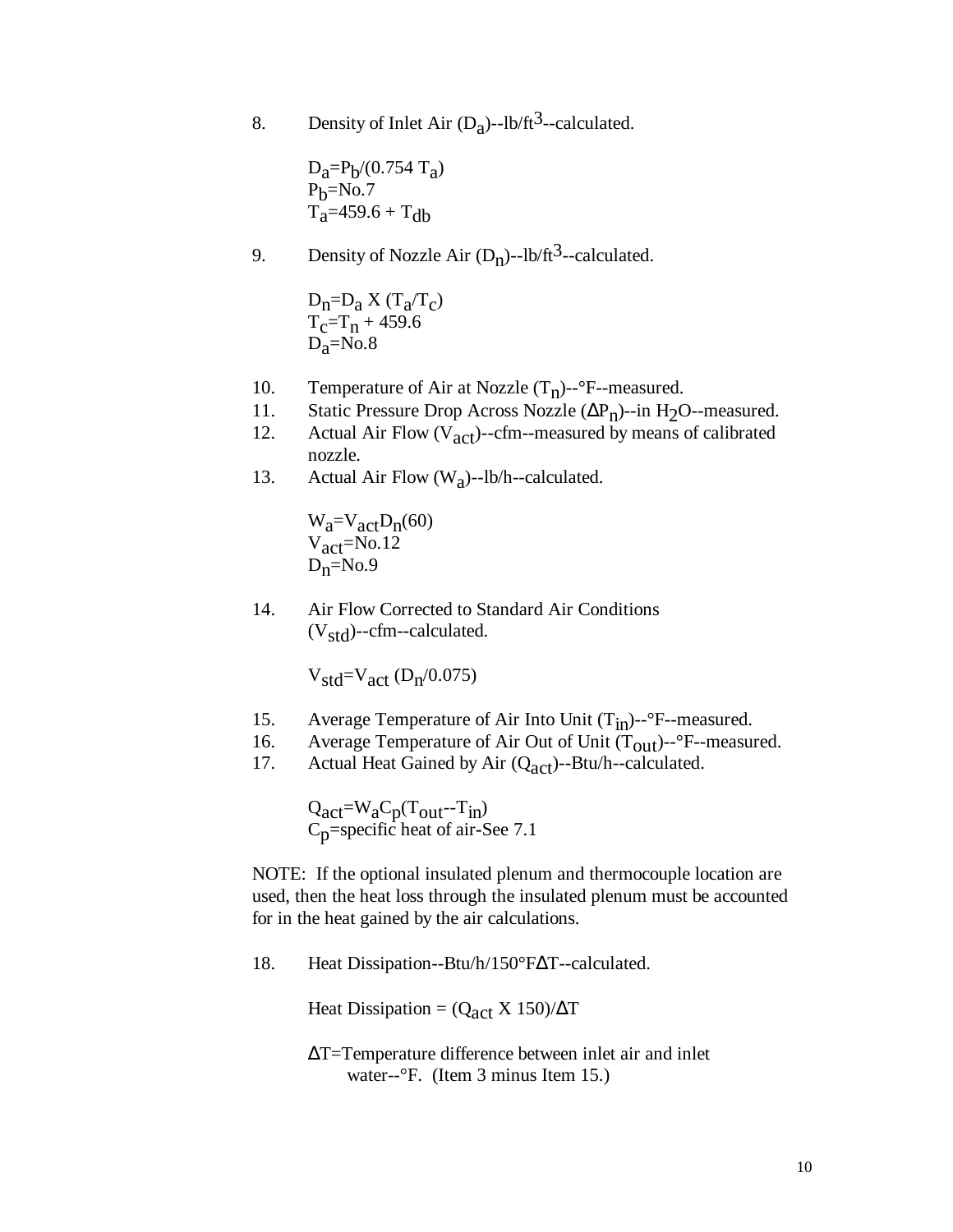- 19. (OPTIONAL) Pressure Drop Across Unit (ΔP<sub>a</sub>)--in H<sub>2</sub>O-measured.
- 20. Fan--volts--measured.
- 21. Fan--amps--measured.
- 22. Fan speed--rpm--measured.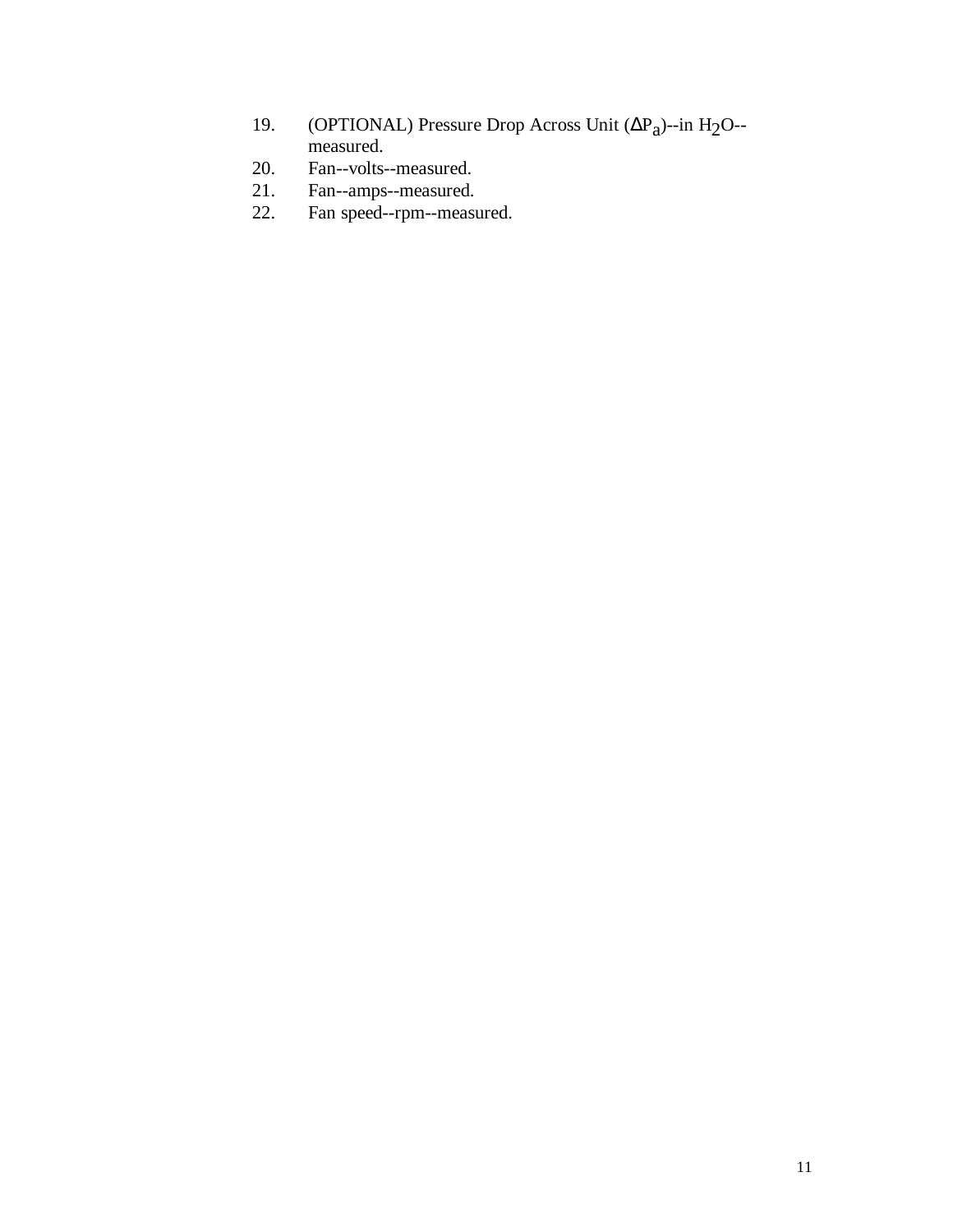

 $FIG.$ <sup>1</sup> ~ TEST SET-UP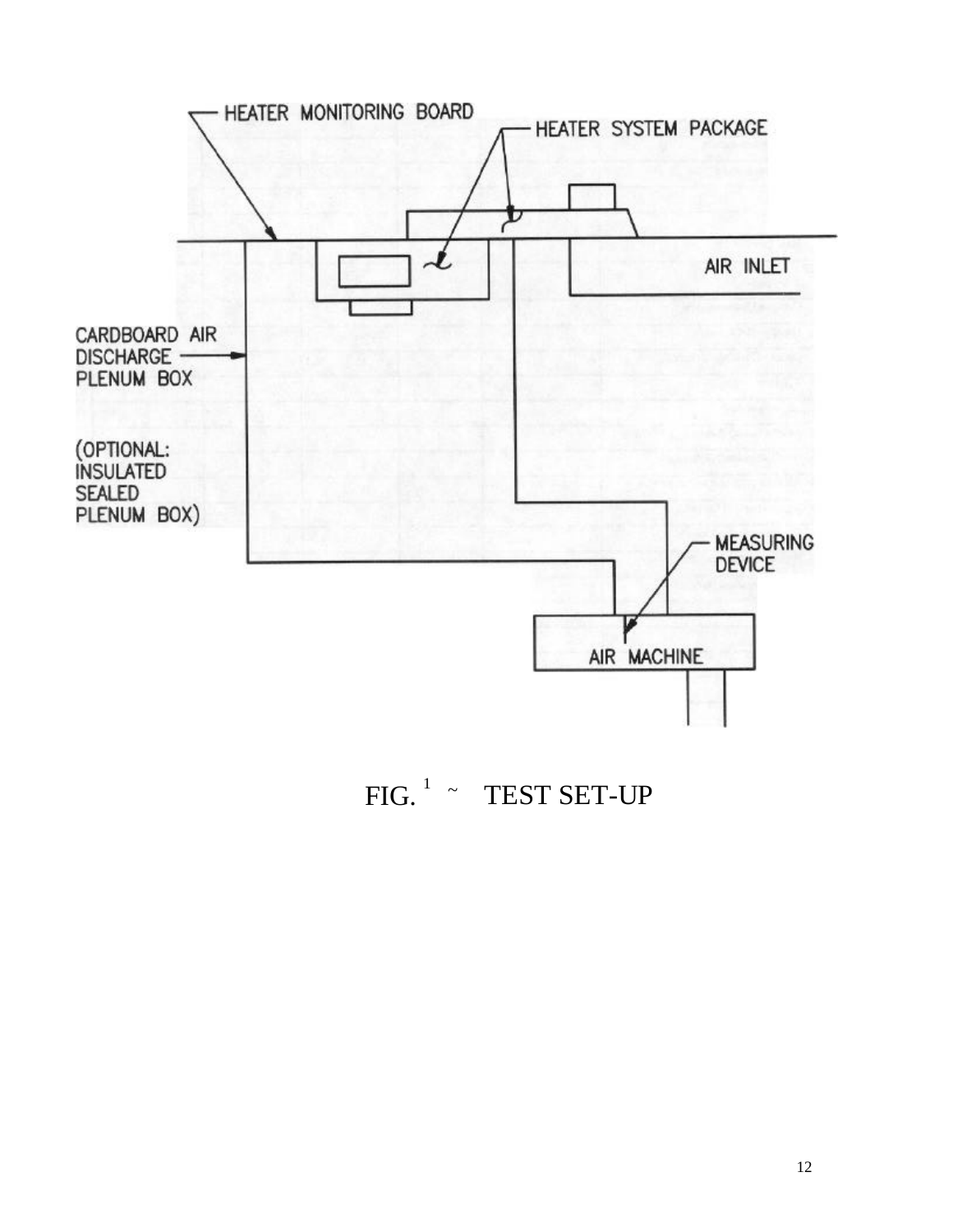| Description of Unit_                                   |                            |    |    |    |      |  |  |  |  |
|--------------------------------------------------------|----------------------------|----|----|----|------|--|--|--|--|
| Purpose of                                             |                            |    |    |    |      |  |  |  |  |
| Test<br>Nozzle Coefficient______                       |                            |    |    |    |      |  |  |  |  |
|                                                        |                            |    |    |    |      |  |  |  |  |
|                                                        |                            |    |    |    |      |  |  |  |  |
|                                                        | <b>Test Time (minutes)</b> |    |    |    |      |  |  |  |  |
| <b>Readings/Computations</b>                           | 5                          | 10 | 15 | 20 | Avg. |  |  |  |  |
| 1. Flow Coolant-lb/min                                 |                            |    |    |    |      |  |  |  |  |
| 2. $\Delta P_w$ thru core-in Hg                        |                            |    |    |    |      |  |  |  |  |
| 3. $T_{in}^{\circ}$ -F                                 |                            |    |    |    |      |  |  |  |  |
| 4. $T_{\text{out}}$ - $\text{F}$                       |                            |    |    |    |      |  |  |  |  |
| 5. Heat Transfer-Btu/h                                 |                            |    |    |    |      |  |  |  |  |
| <b>AIR</b><br>6. T dry bulb-°F                         |                            |    |    |    |      |  |  |  |  |
| 7. Corrected Barometer-Hg                              |                            |    |    |    |      |  |  |  |  |
| 8. Density-Inlet Air-lb/ft <sup>3</sup>                |                            |    |    |    |      |  |  |  |  |
| 9. Density-Chamber Air-lb/ft <sup>3</sup>              |                            |    |    |    |      |  |  |  |  |
| 10. $T_a$ (Nozzle)- $\degree$ F                        |                            |    |    |    |      |  |  |  |  |
| 11. $\Delta P_a$ -At nozzle-in H <sub>2</sub> 0        |                            |    |    |    |      |  |  |  |  |
| 12. Air Flow (actual) Outlet-cfm                       |                            |    |    |    |      |  |  |  |  |
| 13. Air Flow (actual) Outlet-lb/h                      |                            |    |    |    |      |  |  |  |  |
| 14. Air Flow (standard)-Outlet-cfm                     |                            |    |    |    |      |  |  |  |  |
| 15. T <sub>in</sub> (average) of Core- <sup>o</sup> F  |                            |    |    |    |      |  |  |  |  |
| 16. T <sub>out</sub> (average) of Core- <sup>o</sup> F |                            |    |    |    |      |  |  |  |  |
| 17. Heat Gained (actual)-Btu/h                         |                            |    |    |    |      |  |  |  |  |
| 18. Heat Dissipation-Btu/h/150°FAT                     |                            |    |    |    |      |  |  |  |  |
| 19. $\Delta P_a$ -across unit-in $H_2$ 0               |                            |    |    |    |      |  |  |  |  |
| 20. Fan-volts                                          |                            |    |    |    |      |  |  |  |  |
| 21. Fan-amps                                           |                            |    |    |    |      |  |  |  |  |
| 22. Fan-rpm                                            |                            |    |    |    |      |  |  |  |  |

Note 1: All pressure measurements, except  $\Delta P_w$ , accurate to within 0.005 in H<sub>2</sub>0.  $\Delta P_w$  accurate to within  $\pm$  0.2 Hg.

Note 2: All temperature measurements accurate to within 0.5°F for air and coolant.